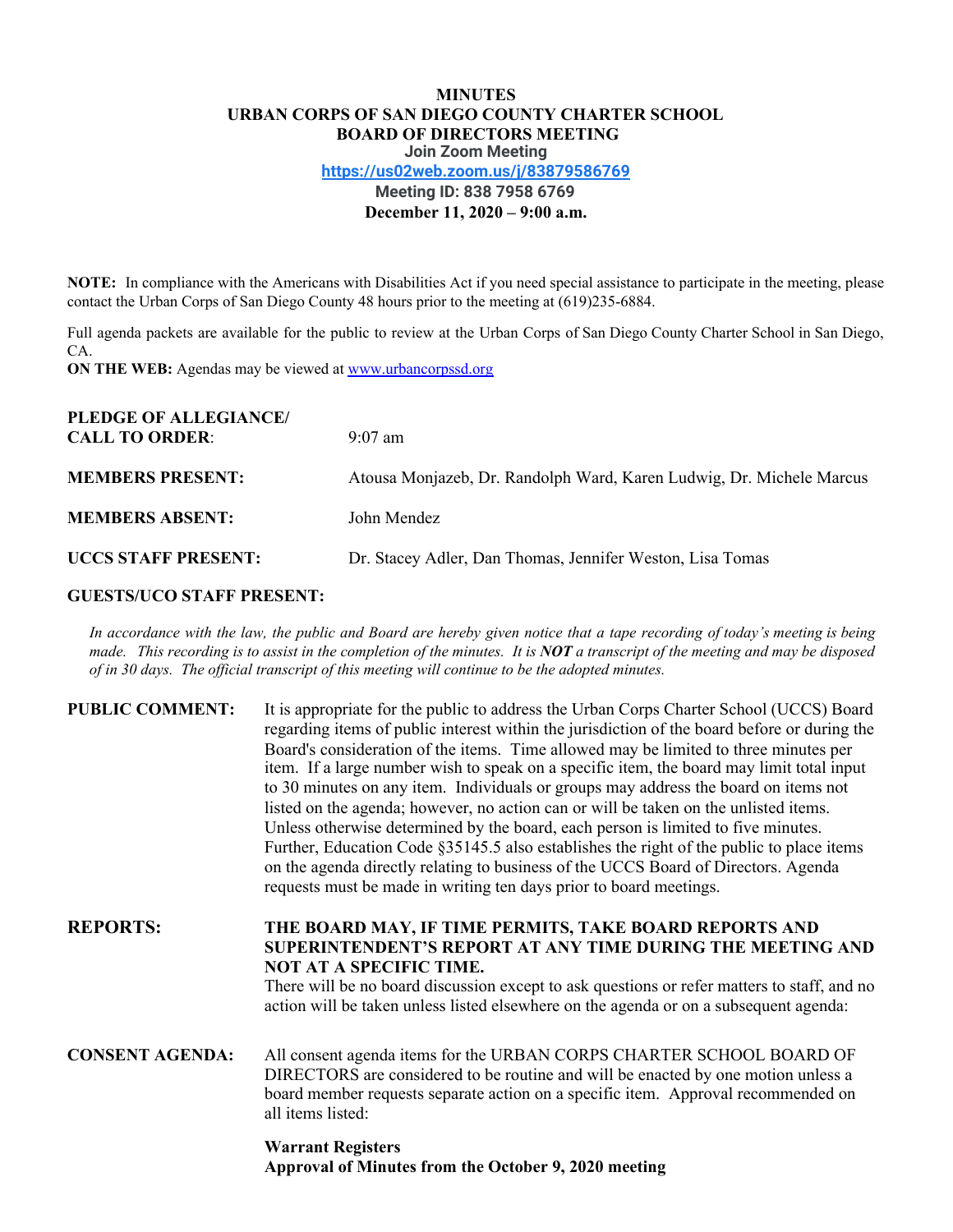#### MINUTES, Urban Corps of San Diego County Charter School Board of Education – Dec. 11, 2020

Michele motioned to approve the consent agenda, which was seconded by Randolph and approved unanimously.

#### **OLD BUSINESS:** None

### **NEW BUSINESS:**

#### **1.** Action Item — Approval of Interim Financials

Jennifer reported interim financials reflecting the budget built on ADA funding levels held from the 19/20 of 237.87 in addition to funding from the the Federal CARES Act and State's Learning Loss mitigation funds. Revenue reductions presented in the May 2020 revision have been switched to deferrals which are set to begin in Feburary 2021 and continue through June 2021. Form 62 reflects the changes that have been made to revenues and expenditures as a result of May revise and the LCFF funding reduction of 7.92%. Federal and State revenues have increased as a result of CARES Act and Learning Loss Mitigation funding. Expenditures for salaries and benefits are pacing in line with budgeting projections. Books, supplies, services and operating expenditures have increased as a result of spending Learning Loss Mitigation funds for COVID related purchases. Multi year projections include a conservative estimate of a 5% reduction to LCFF streams due to removal of Federal and State Cares Act, Learning Loss Mitigation funds, and Comprehensive School Improvement funds. Expenditures plan for step and column increases in salaries as well as increases to benefits as a result of STRS (18.4%) and PERS(25.9%) projected increases. Books, supplies, services, and operating expenses were all reduced as a result in projected loss of Learning Loss Mitigation funds and 5% reduction in LCFF. Overall projections result in a 17% reserve for year 1, 14% reserve for year 2, and 7% reserve for year 3.

Atousa motioned to approve the Interim Financials, which was seconded by Michele, and approved unanimously.

- **2.** Action Item Approval of Budget Overview for Parents Randolph motioned to approve the Budget Overview for Parents, which was seconded by Karen, and approved unanimously.
- **3.** Action Item Approval of 2021 Board Meeting Dates